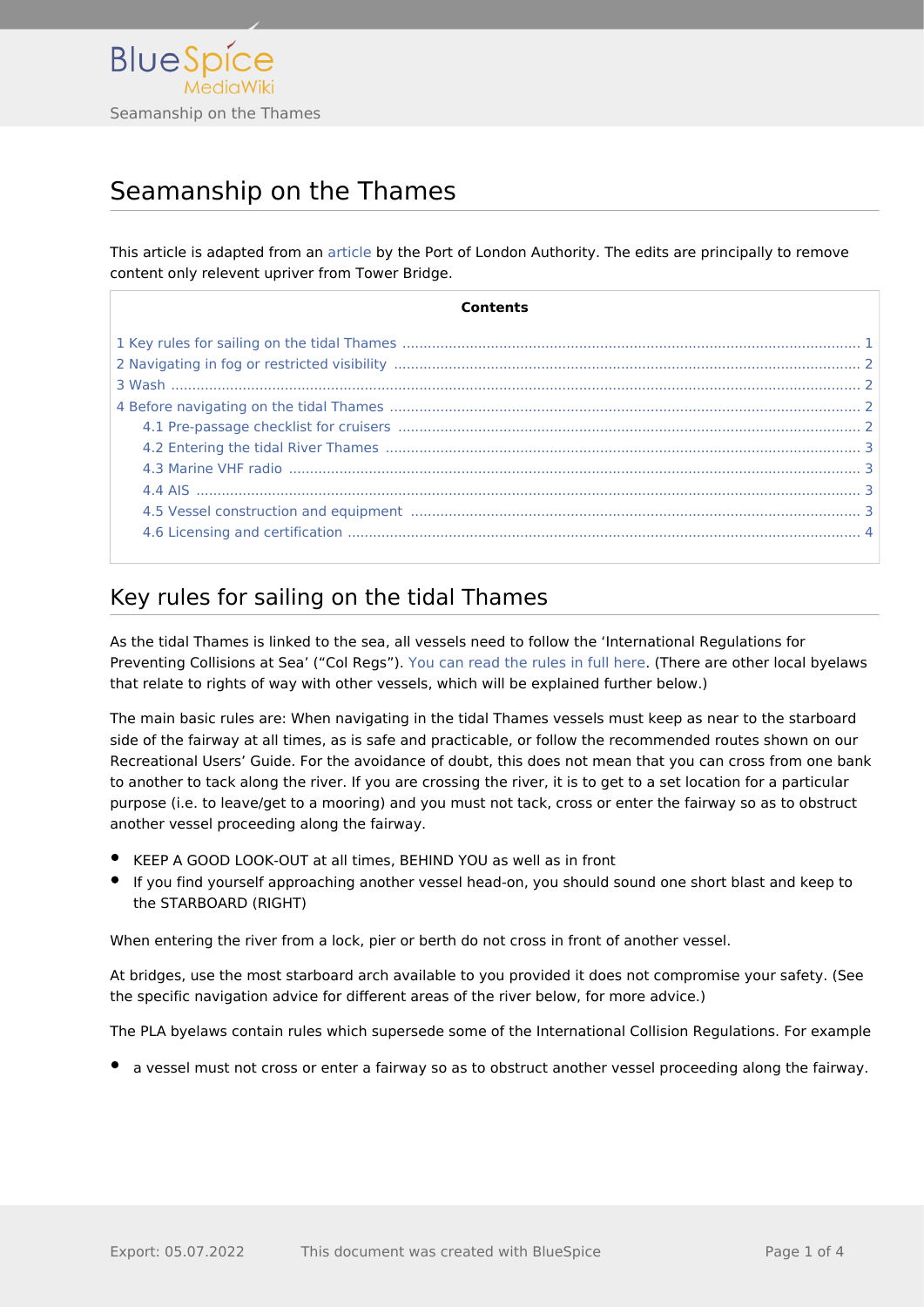

# <span id="page-1-0"></span>Navigating in fog or restricted visibility

No attempt should be made to get underway when visibility is less than 200m and should you already be underway during an outing, you should find a safe haven as soon as reasonably practical.

Should the Master of a vessel find themselves navigating in restricted visibility, you must have a comprehensive understanding the International Regulations for Preventing Collisions at Sea, 1972 (COLREGs), in particular Part B (Steering and Sailing Rules) both Section III (Rule 19) – Conduct of vessels in restricted visibility and Section I (Rules 4 to 10 inclusive) – Conduct of vessels in any condition of visibility.

Put simply:

- A rigorous lookout should be maintained by sight, sound and any means necessary
- Navigation Lights are operational
- Radar, if fitted, is setup appropriately and utilised to assist you in navigating in fog however it should not be solely relied upon but it is an incredibly useful aid to your navigation
- Navigate at a safe speed to ensure effective action can be taken to avoid a collision.
- MGN 369 Navigation In Restricted Visibility contains further guidance.

Small vessels can also vastly improve their detectability by using AIS. An AIS transceiver can also assist small vessel crews in the early detection of ships, as well as showing names, call signs, speeds and headings of vessels in the locality to improve situational awareness.

### <span id="page-1-1"></span>Wash

At times the wash, or waveheight, on the Thames can get heavy. The steep river walls reflect, rather than dissipate, the wash so it can be particularly rough at high water during busy traffic periods. The Thames is classified as 'Category C' and 'D' with waveheights of up to 1.2m and 1.5m, so vessels should be suitable for the conditions.

### <span id="page-1-2"></span>Before navigating on the tidal Thames

Ensure you have planned your passage; taken into account the tide times; made bookings with any locks; and checked the weather and 'Fluvial Flow' guidance. Check our Notices to Mariners page for anything that may affect your journey, such as river closures and bridge maintenance.

Everyone on board a recreational craft navigating on the tidal Thames should wear a lifejacket. The river is cold and fast flowing and can be harsh and unforgiving.

### <span id="page-1-3"></span>Pre-passage checklist for cruisers

- check your engine is running satisfactorily
- check your bilge pumps operate correctly
- check the stern gland greaser is topped up and operates correctly
- check the horn is working correctly
- check the steering is working correctly
- check your anchor is correctly attached and ready to deploy (See Equipment section below)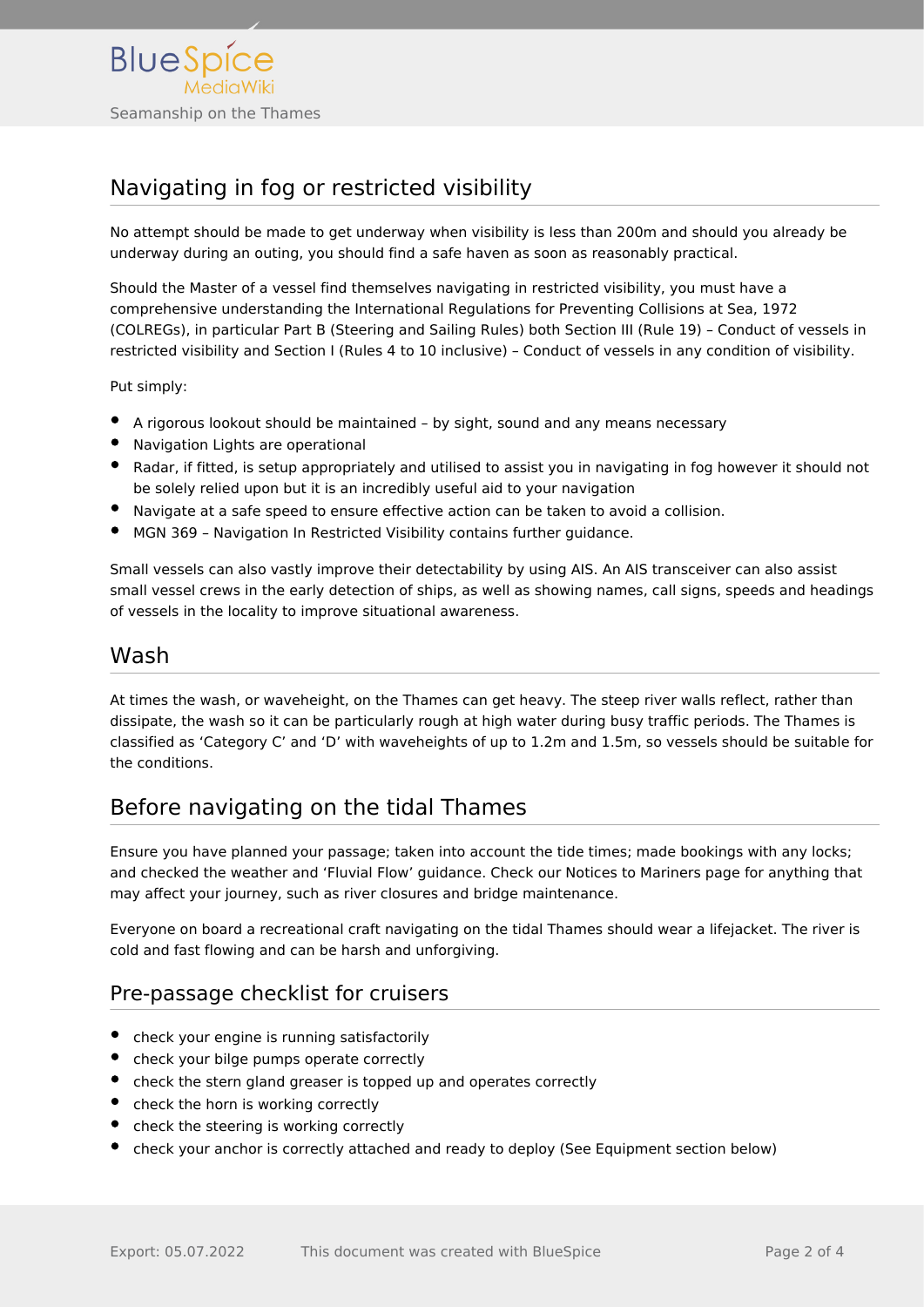

### <span id="page-2-0"></span>Entering the tidal River Thames

Contact "London VTS" with:

- Name of your boat
- where you are entering the tidal Thames and your destination
- The time you expect to be on your way
- how many people are on board
- VTS can pass any pertinent navigational information to you too, such as river closures or bridge arch closures.

Always be aware of traffic moving up and down the river and enter the tidal Thames only when safe to do so.

### <span id="page-2-1"></span>Marine VHF radio

GYC requires that all cruisers to carry VHF. GYC Sailing Dinghies do not need to carry VHF, but they must be accompanied by a safety boat that does carry a VHF.

You should monitor VHF Channel 14 between Teddington and Dagenham (Crayfordness). Below Crayfordness, monitor Channel 68 until Southend Pier where Channel 69 then takes over.

If there is no VHF radio on board (or is broken), the person in charge of navigation of the vessel should report to the London Vessel Traffic Service (VTS) by telephone (0208 855 0315 west of Dagenham, 01474 562215 east of here) prior to entering the tidal Thames.

It is recomended that fixed VHF radios in Cruisers support DSC. The club group MMSI is: XXXXXXXXXX

An RYA 'Short Range Certificate' (SRC) is the minimum requirement to use a VHF or VHF DSC radio (unless It is an emergency situation when anyone may use the radio to call for help) as well as appropriate licenses from OfCom. This training is provided at GYC.

### <span id="page-2-2"></span>AIS

An AIS transponder (Automatic Identification System) is of a great benefit. An AIS transceiver can assist small vessel crews in the early detection of ships, as well as showing names, call signs, speeds and headings of vessels in the locality to improve situational awareness.

Combined with a DSC equipped VHF radio, the AIS makes it easy to place a VHF call to a specific vessel rather than on the 'hailing' channel. This can greatly improve safety. For example, a ship is about to manouver and can see a sailboat approaching; Using AIS to find the vessels MMSI number, they can call the actual yacht to confirm intentions, rather than a very general and confusing call to the 'yacht approaching Erith'.

### <span id="page-2-3"></span>Vessel construction and equipment

The tidal Thames is categorised by the MCA (Maritime Coastguard Agency) as a 'Category C' waterway down as far as Gravesend. This means that you can expect wave heights of 1.2m, so it is important to ensure your vessel and the equipment it carries is up to the task. (This increases to 'Category D' downriver of Gravesend.)